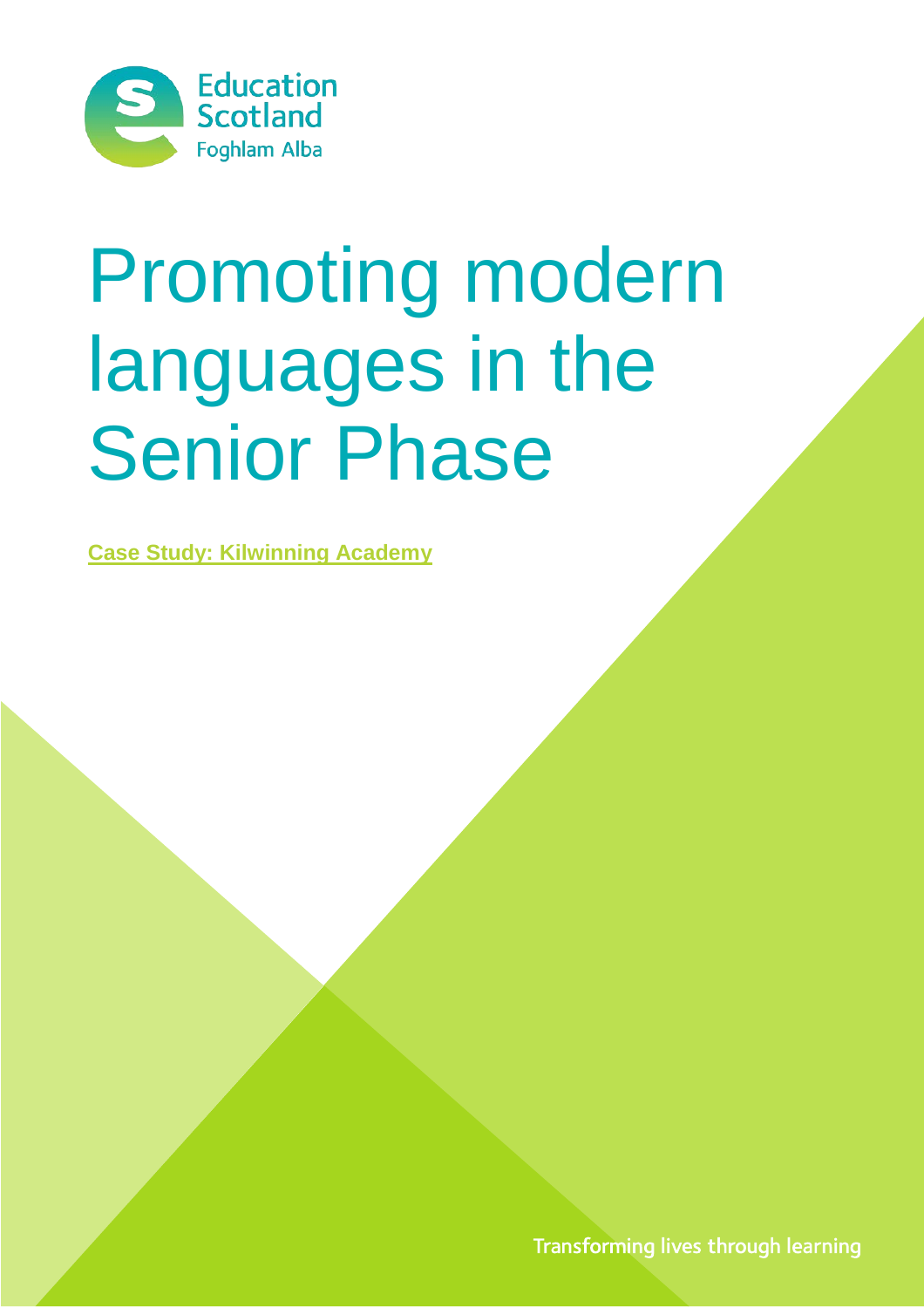# Kilwinning Academy - North Ayrshire Council

School Roll: 820

### **Context of the department:**

**Principal Teacher:** Lynne Robinson

Head of Faculty of English and Modern Languages since May 2013

#### **Staff:**

The department comprises three full time teachers: One teacher of French and German One teacher of French and Spanish One teacher of French and Italian

This year, the department have access to a Spanish modern languages assistant who is shared amongst three schools in the authority.

### **Curricular structure:**

The school operates a 33 period week and has a structure comprising a broad general education phase from S1 to S3 and a senior phase from S4 to S6. Some choice is offered at the end of S2 to allow learners to specialise, or choose an additional subject. At the end of S3, all young people choose seven subjects to take as National Qualifications in S4.

Prior to the principal teacher taking up post, the curricular structure for languages comprised two language periods a week. As a consequence, teachers and learners spent most of their time overtaking essential experiences and outcomes, with little or no time available for enrichment activities. The principal teacher felt that this was impacting negatively on the uptake in languages in S4. Following a curriculum review with the senior management team, it has been agreed that in session 2015-16, provision for all language learners in S1 to S3 will move to three x 50 minute periods per week of language learning. In S4, learners have four periods per week of languages.

In S2, learners choose either an additional period of French and/or Spanish. This allows them to have the grounding necessary to proceed to N4 and 5 in French.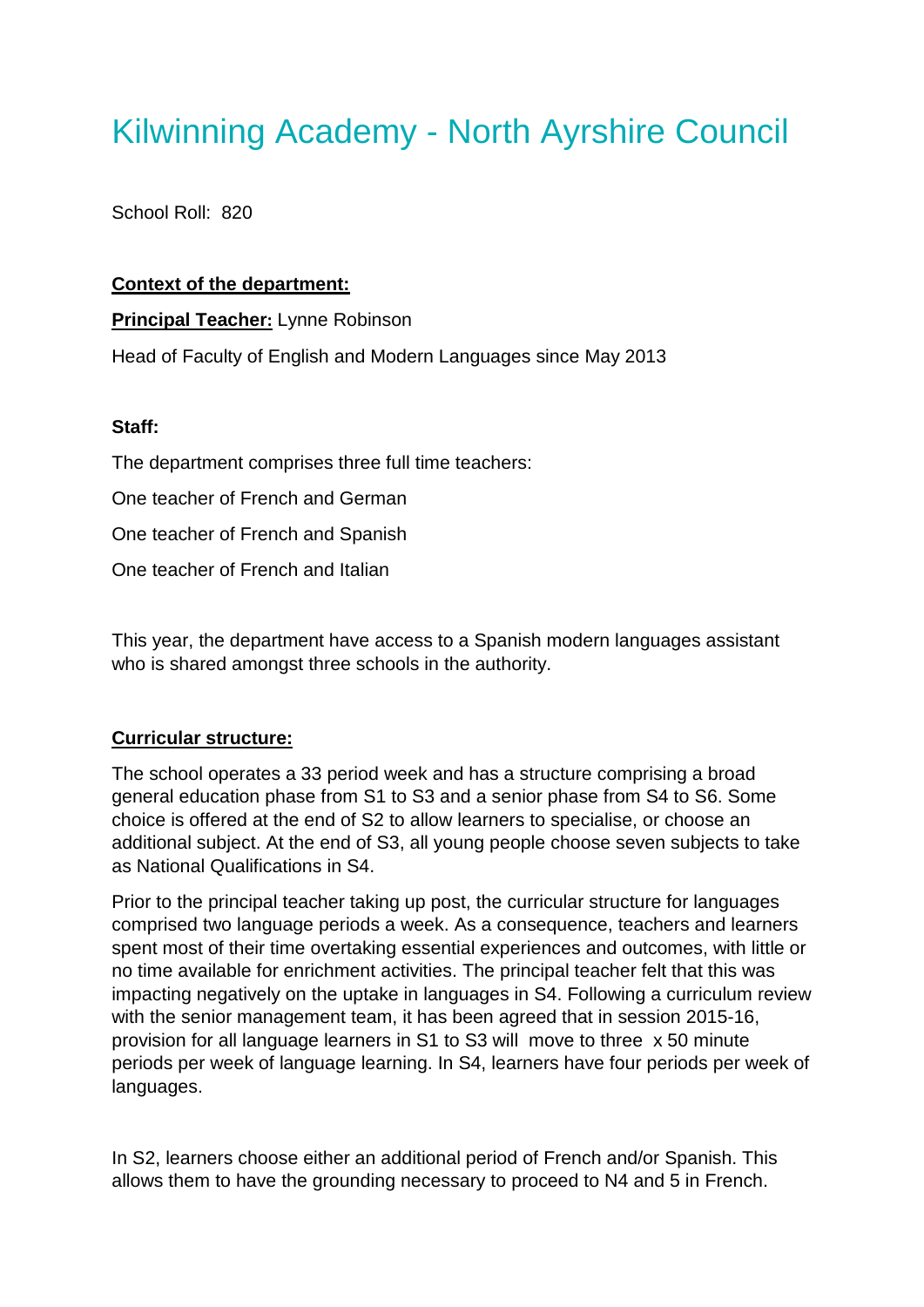### **Uptake:**

Uptake for National 4 French has increased significantly: in session 2014-15, numbers increased from eight to 28. Numbers in Spanish remain low, with nine candidates to be presented for Spanish in 2015. The number taking both French and Spanish is four.

In addition, a small group of young people in S3 with specific additional support needs, work towards a 'Languages for Life and Work' award.

#### **Enrichment:**

In S2, learners can opt for an elective course which combines French and drama. They study a film, work on creating a media story board in French and script, then film, a 'missing scene' from the film.

There is also an option for learners to work in French on cake design within the Home Economics department. A pastry chef from a local hotel works with this group to design and make their cake.

### **Approaches to Assessment:**

Each learner in S1 to S3 has a portfolio with information on their performance in a variety of assessments, allowing staff to track progress through the experiences and outcomes. Learners are encouraged to use ICT at regular intervals to record themselves talking in the modern language and to listen and give feedback to their peers on accuracy and accent.

#### **Learner voice**

The department makes use of 'SurveyMonkey' to evaluate key elements of their teaching. Questions are adapted from 'How Good is Our School?' quality assurance questionnaires. Learners are asked to comment on various aspects of their language learning experiences, including for example, the methodologies used throughout the department, how they feel their language learning is progressing and whether the skills they are building in the modern language are impacting on any other subject areas. Their views are analysed and action points added to the department improvement plan as appropriate.

### **Raising the profile:**

The department recently hosted a modern languages careers event involving cultural organisations (French Institute, Spanish Consulate) and local businesses to help raise the profile of modern languages.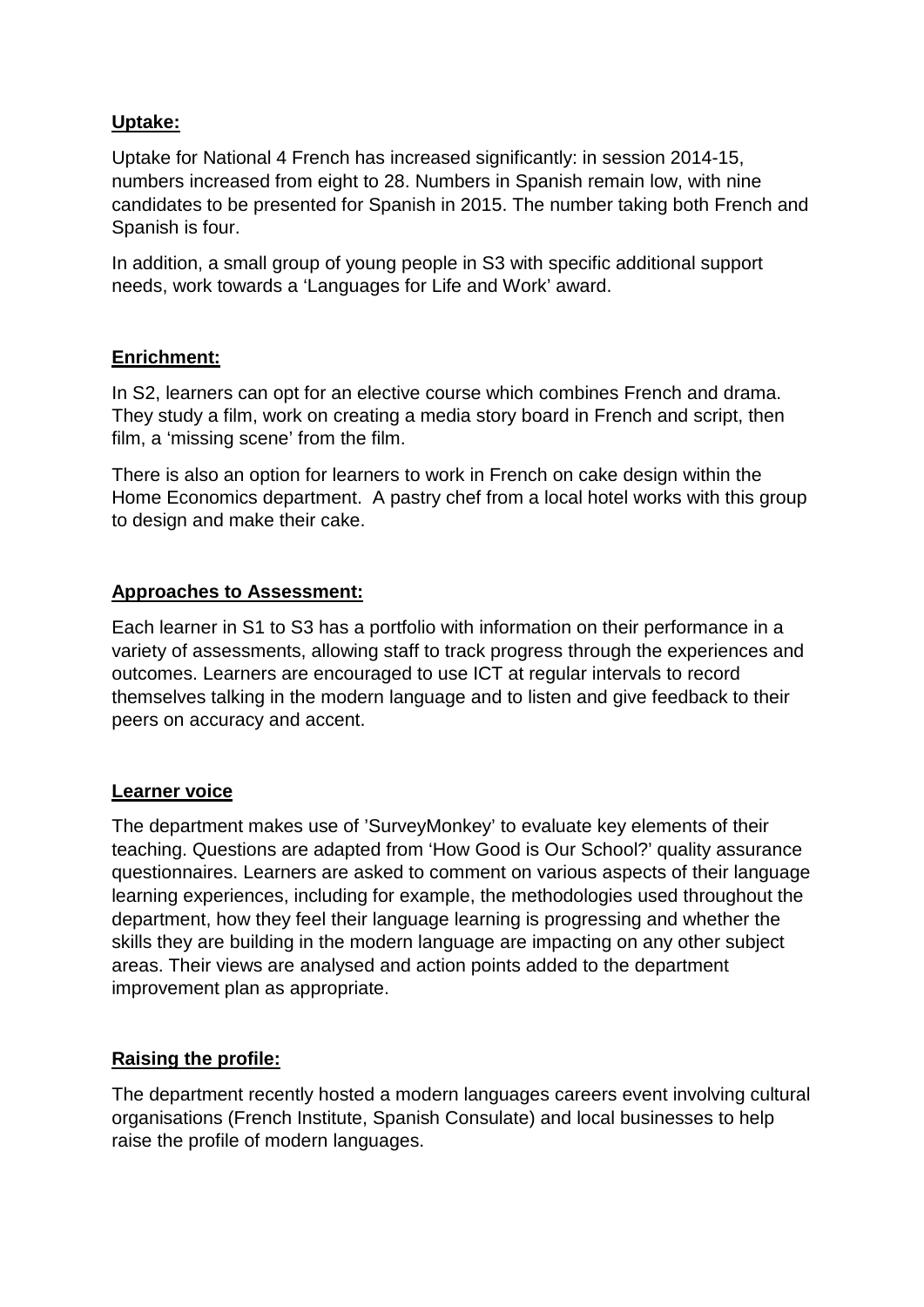They have made successful links with the Scottish Football Association (SFA) and the SFA museum of Scotland, to link language learning and sport. They have also made links with a French catering company which provides hospitality for the SFA.

Languages staff organise and run an annual visit to France for S2, allowing them to put their language learning to use in real-life contexts.

### **Cluster working:**

Kilwinning Academy has five associated primary schools. The faculty head is involved in the authority 1+2 working group and works with the associate primary schools on planning for L2 (French ). Primary Language Learning (PLL) training is led by local authority development officers and supported at cluster level by members of the modern languages department who offer twilight language learning sessions. The cluster plans to have Spanish as L3, building on expertise in both primary and secondary establishments. A specialist teacher visits the associated primary schools to deliver a block of Spanish lessons, in accordance with L3 guidelines.

## **Learner Voice:**

The focus group consisted of three boys and five girls.

Four from S4, two from S5 and two from S6

Learners were asked to consider two aspects of their language learning.

- Learning experiences in S1 to S3
- Reasons for continuing a language into the senior phase

# **Learning experiences in S1 to S3:**

All said that their language learning is enjoyable. They appreciate an active approach to language learning and that staff in the department are positive in their approaches to language teaching.

### **Reasons for continuing a language into the senior phase:**

Reasons given by most learners for continuing with languages into the senior phase were based on future career opportunities. Many were enthused by the change in ethos of the department and the support offered by staff both in the classroom and after school. For almost all, the enjoyment of language learning had influenced their choice to continue with languages into the senior phase. A number were considering continuing with a language as part of their studies at university. Some wanted to work abroad and felt that the ability to speak another language was essential for this. For some, the ethos of using the modern language in class (and staff communicating